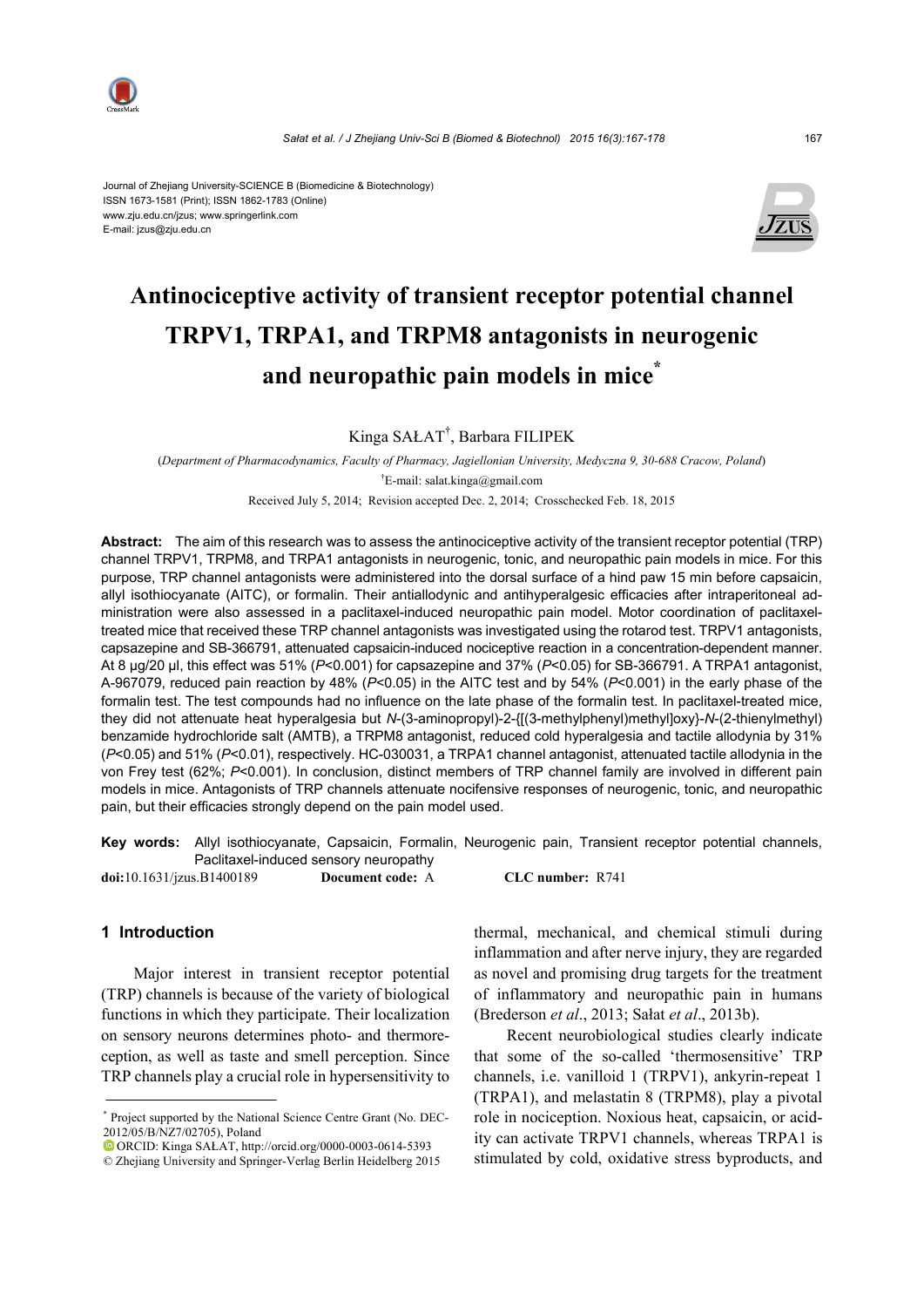chemical irritants, such as allyl isothiocyanate (AITC), cinnamaldehyde, acrolein, or formaldehyde (Eid *et al*., 2008; Sałat *et al*., 2013b). Cooling properties of menthol are explained by the activation of TRPM8 and TRPA1. In view of this, the inhibition of the aforementioned TRP channels by specific ligands holds promise for their use as not only a novel class of analgesics but also pharmacological tools for further investigation of the role of TRP channels in various pain models in mammals, particularly in chemically induced acute neurogenic, tonic, and neuropathic pain models.

It is well known that TRP channel agonists such as capsaicin and AITC evoke neurogenic pain by stimulating TRPV1 and TRPA1 channels, respectively. In contrast to this, nociception evoked by formalin and paclitaxel is not so clearly understood as it involves several distinct mechanisms. It was previously shown that formalin-induced pain is evoked by the activity of numerous mediators, channels, and receptors (Santos and Calixto, 1997; Coste *et al*., 2012), as well as nerve fiber types (Rios *et al*., 2013) and signaling pathways (Coste *et al*., 2012). Paclitaxel in turn is a chemotherapeutic agent, which causes toxic painful neuropathy and pain that are usually resistant to analgesic drugs (Nieto *et al*., 2012; Hara *et al*., 2013).

Accumulating data indicate that some TRP channels, i.e. TRPV1 (Hara *et al*., 2013), TRPV4 (Alessandri-Haber *et al*., 2004; Levine and Alessandri-Haber, 2007), TRPA1- and TRPV4-mediated glutathionesensitive mechanisms (Materazzi *et al*., 2012) might be involved in the development and maintenance of paclitaxel-evoked neuropathic pain, although other molecules, such as sigma-1 receptors (Nieto *et al*., 2012), cannabinoid receptors (Authier *et al*., 2009), calcium channels (Authier *et al*., 2009) and CCL2 chemokines (Pevida *et al*., 2013), are also considered.

In the last years, numerous antagonists of thermo-TRP channels have been developed (Sałat *et al*., 2013b), but they have been mainly tested using *in vitro* and *ex vivo* assays, and there is rather conflicting and limited knowledge about their influence on the nociceptive threshold in behavioral models of acute and chronic pain in rodents (Walker *et al*., 2003). Moreover, in these previous studies only a systemic route of administration of TRP channel antagonists was used.

The present research aimed to establish the antinociceptive activity of TRP channel antagonists using various pain models in mice. These compounds injected into the dorsal surface of the hind paw of a mouse were tested in acute (neurogenic) pain models (capsaicin test and AITC test) and in the formalin (tonic) pain model. The intraperitoneal route of compounds' administration was applied only in a model of painful toxic neuropathy induced by paclitaxel to assess the effect of various TRP channel antagonists on thermal hyperalgesia and tactile allodynia, and to investigate the potential role of TRP channels in pain hypersensitivity caused by paclitaxel.

To establish the effect of particular TRP channels on the development and maintenance of pain in these *in vivo* models, capsazepine, a nonselective TRPV1 antagonist (Walker *et al*., 2003), SB-366791, a selective TRPV1 antagonist (Niiyama *et al*., 2009), HC-030031 and A-967079 which are both TRPA1 antagonists (Chen *et al*., 2011), and AMTB, a TRPM8 antagonist (Lashinger *et al*., 2008) were assessed in behavioral assays.

# **2 Materials and methods**

#### **2.1 Animals**

Adult male albino Swiss (CD-1) mice weighing 18–24 g were used in the present study. The animals were housed in standard laboratory cages (20 cm× 30 cm×15 cm), in groups of 10 mice/cage, at room temperature of  $(22\pm 2)$  °C, under light/dark (12 h:12 h) cycle. The mice had free access to food and water before experiments. During the *in vivo* tests the temperature of the room and humidity were controlled. For the experiments, the animals were selected randomly. Each group consisted of 8–10 animals/dose, and each mouse was used only once. The behavioral measures were scored by trained observers blind to experimental conditions. The experiments were performed between 8:00 a.m. and 3:00 p.m. Immediately after the assay, the animals were euthanized by cervical dislocation. All experimental procedures were carried out according to the guidelines of the Local Ethics Committee of the Jagiellonian University in Cracow (ZI/595/2011), Poland.

#### **2.2 Chemicals**

Capsaicin, AITC, and formalin injected into the dorsal surface of the hind paw of a mouse cause a prompt response at the application site. This effect is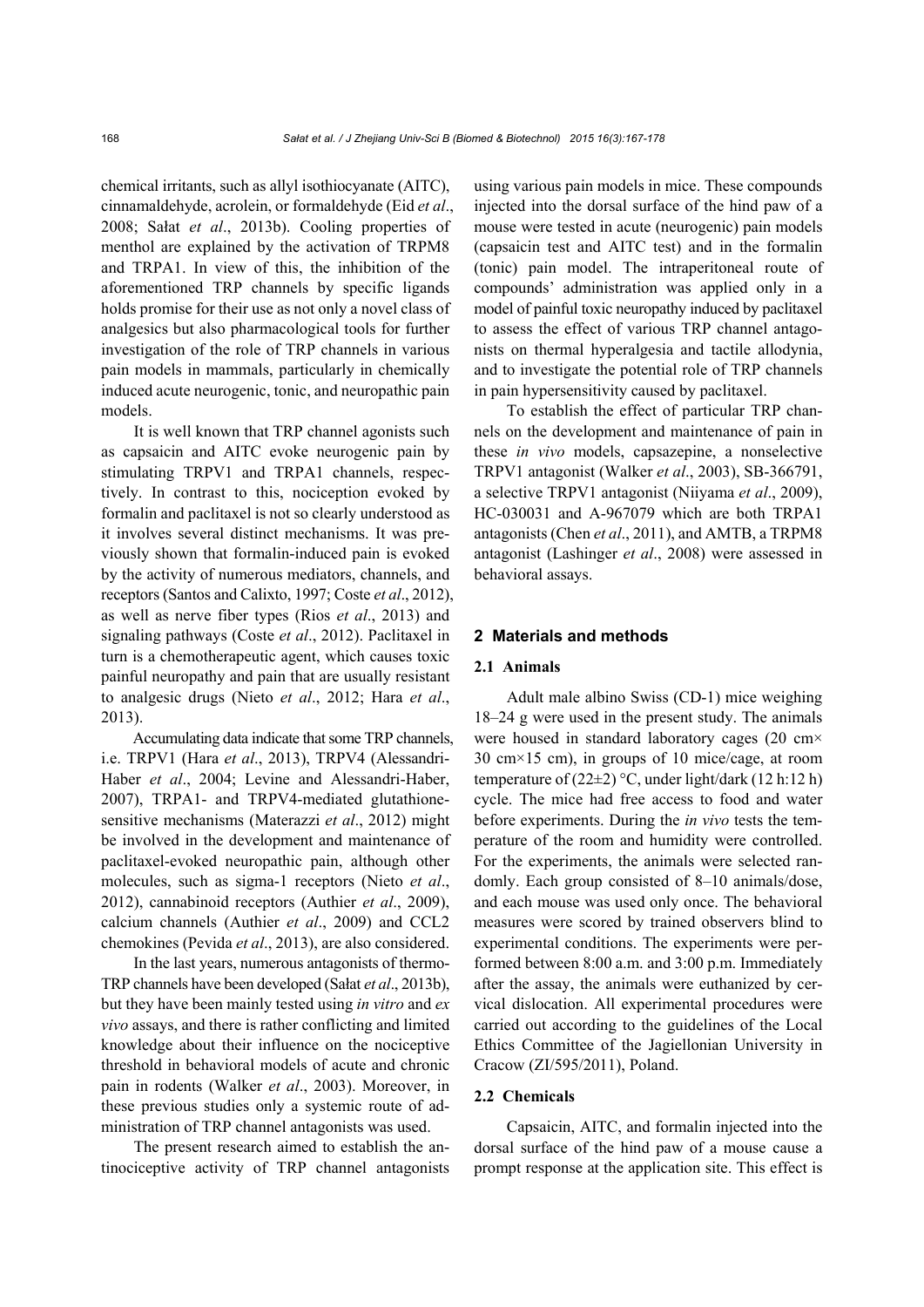called neurogenic inflammation. It appears within seconds and lasts for tens of minutes. Therefore, the antinociceptive activity of TRP channel antagonists in these three pain models was assessed after their local administration 15 min before the administration of algogens. The antinociceptive activity of TRP channel antagonists after their intraperitoneal injection was investigated in the paclitaxel-induced neuropathic pain model. Neuropathy caused by this anticancer drug develops within both the central and peripheral nervous systems. In this model of neuropathic pain, TRPV1, TRPA1, and TRPM8 ligands were evaluated for their potential antiallodynic and antihyperalgesic properties.

Paclitaxel, capsaicin, capsazepine, A-967079, AITC, and cremophor EL were provided by Sigma Aldrich (Poznań, Poland). HC-030031 and *N*-(3 aminopropyl)-2-{[(3-methylphenyl) methyl]oxy}-*N*- (2-thienylmethyl)benzamide hydrochloride salt (AMTB) were purchased from Tocris Bioscience (Warszawa, Poland). To establish a mouse model presenting neuropathy, paclitaxel was dissolved in ethanol (100% (v/v); Polskie Odczynniki Chemiczne, Gliwice, Poland) at 10% of the final desired volume and vortexed for 2 min. An equal volume of cremophor EL (10% of the final volume) was then added and the mixture was vortexed for the next 10 min. Prior to injection, ice-cold physiological saline (80% of the final volume) was added to make up a final volume and the solution was maintained on ice during dosing. This protocol was modified from Nieto *et al.* (2012).

AITC was diluted in corn oil (Sigma Aldrich, Poznań, Poland) to obtain 0.1% (w/w) solution, whereas capsaicin was dissolved in ethanol at 5% (w/w) of the final desired volume and vortexed for 2 min. Then physiological saline (Polfa, Kutno, Poland) was added (95% of the final volume) and the mixture was vortexed again. Formalin (37% (w/w) formaldehyde solution) was purchased from Polskie Odczynniki Chemiczne (Gliwice, Poland). It was diluted to obtain a 5% (w/w) solution, which was then used to induce a nociceptive reaction.

TRP channel antagonists tested in behavioral assays were dissolved in 0.3% (w/w) dimethyl sulfoxide (DMSO; Polskie Odczynniki Chemiczne, Gliwice, Poland) and vortexed for 5 min. They were either administered intraperitoneally (i.p.) 30 min before pain tests (refers to paclitaxel-induced neuropathic pain model) or injected into the dorsal surface of the hind paw of a mouse 15 min before algogens (formalin, AITC, or capsaicin). The doses of the test compounds used for *in vivo* experiments were chosen based on the results of our previous preliminary studies, as well as available literature data (Zhao *et al*., 2012). In each test, control animals received equivalent injections of the respective vehicle solutions.

#### **2.3 Behavioral testing paradigm**

#### 2.3.1 Capsaicin test

After an adaptation period (15 min), the mice received 1.6 μg of capsaicin dissolved in 20 μl of physiological saline and ethanol (5:1, v/v). Capsaicin was injected into the dorsal surface of the right hind paw of a mouse. The test compounds were administered by the same route 15 min before capsaicin. In this assay, the animals were observed individually for 5 min following capsaicin injection. Pain-related behavior, i.e. the amount of time spent on licking, biting, flinching, or lifting the injected paw was measured using a chronometer (Sałat *et al*., 2009).

# 2.3.2 AITC test

After an adaptation period (15 min), 20 μl of 0.1% (w/w) AITC solution was injected into the dorsal surface of the right hind paw of each mouse. The test compounds were administered using the same route 15 min before AITC. In this test, the animals were observed individually for 20 min following AITC injection. Pain-related behavior, i.e. the amount of time spent on licking, biting, flinching, or lifting the injected paw, was measured using a chronometer (Zhao *et al*., 2012).

### 2.3.3 Formalin test

The injection of diluted formalin into the dorsal surface of the hind paw of a mouse produces a biphasic nocifensive behavioral response, i.e. licking, biting, flinching, or lifting the injected paw. The acute (neurogenic) nociceptive phase lasts for the first 5 min, and is followed by a period of little activity during the next 10 min. The second (late) phase occurs between 15 and 30 min after formalin injection (Laughlin *et al*., 2002). The formalin test was performed as previously described (Sałat *et al*., 2013a). Before the test, the mice were allowed to acclimate in Plexiglas cages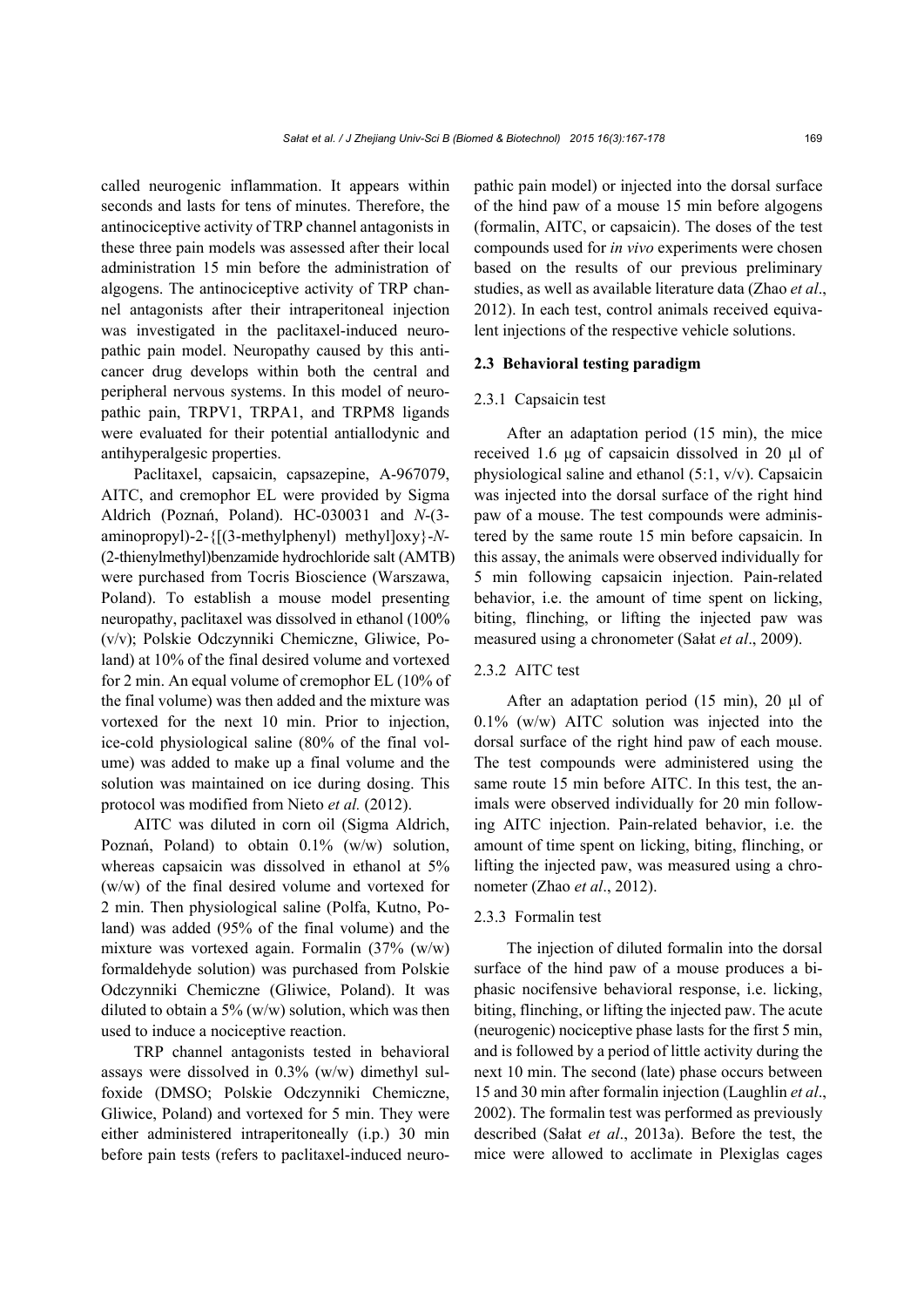$(20 \text{ cm} \times 25 \text{ cm} \times 15 \text{ cm})$  for 30 min. Then, they were pretreated with the test compounds or vehicle injected into the dorsal surface of the hind paw. After 15 min, 20 μl of 5% (w/w) formalin solution was injected by the same route. Immediately after formalin injection, the animals were placed individually under glass beakers and were observed for the next 30 min. The total time (in seconds) spent on licking, biting, flinching, or lifting the injected paw was measured in periods of 0–5, 15–20, 20–25, and 25–30 min in each experimental group, and was an indicator of nociceptive behavior.

#### 2.3.4 Paclitaxel-induced neuropathic pain

Paclitaxel injected intraperitoneally at a single dose of 6 mg/kg body weight was applied to induce neuropathy. The development of neuropathy was assessed using the cold water test, in which hind paws of each mouse were subjected to noxious cold stimulation (water bath maintained at  $4^{\circ}$ C) and the latency time to paw withdrawal was measured. The reduction of cold sensitivity threshold, i.e. the reduction of latency time to pain reaction, was an indicator of neuropathy (Sałat *et al*., 2013a). The influence of the test compounds on tactile allodynia, cold and heat nociceptive thresholds was assessed using von Frey, cold water and hot plate tests, respectively.

# 2.3.4.1 Development of cold hyperalgesia

In the cold water test, the development of cold hyperalgesia in paclitaxel-treated mice was measured twice, i.e. 2 h (acute hyperalgesia) and then 7 d after paclitaxel administration (late hyperalgesia). A cut-off time of 30 s was established to avoid paw tissue damage. The mice not responding within 30 s were removed from the water and assigned a score of 30 s. For each animal, the reaction time was measured two to three times. An interval of at least 15 min between the two measurements was applied. To avoid paw cooling, the hind paws were dried with cellulose paper after each measurement. The reduction of latency time to pain reaction in paclitaxel-treated mice compared with mice not treated with this drug was an indicator of neuropathy. For further pain tests, only neuropathic mice were used.

#### 2.3.4.2 Influence on cold nociceptive threshold

The influence of the test compounds on cold nociceptive threshold was investigated using the cold

water test. After the establishment of baseline paw withdrawal latencies (pain behavior), each mouse was pretreated with the test compound or vehicle. Thirty minutes later the animals were again observed for the presence of pain behavior. To avoid paw tissue damage, a cut-off time of 30 s was established. The mice not responding within 30 s were removed from the water and assigned a score of 30 s. Final results were expressed as percentage maximal possible effect (%MPE) according to the following formula (Sałat *et al*., 2013a): %MPE= $[(t_{po}-t_{pr})/(30-t_{pr})] \times 100\%$ , where *t*po and *t*pr are post-drug latency and pre-drug latency, respectively.

#### 2.3.4.3 Evaluation of mechanical nociceptive threshold

Hypersensitivity to mechanical stimuli (tactile allodynia) was assessed using an electronic von Frey unit (Bioseb, Montpellier, France) supplied with a single flexible filament applying increasing force (from 0 to 10 g) against the plantar surface of the hind paw of the mouse. The nocifensive paw withdrawal response automatically turned off the stimulus and the mechanical pressure that evoked the response was recorded. On the day of the experiment, the mice were placed individually in test compartments with a wire mesh bottom and were allowed to habituate for 1 h. After the habituation period, in order to obtain baseline values, each mouse was tested three times alternately in each hind paw, allowing at least 30 s between each measurement. Then the mice were pretreated with the test compound or the vehicle. Thirty minutes later the animals were tested again and the mean value of the paw withdrawal threshold was obtained for each mouse (Sałat *et al*., 2013a).

#### 2.3.4.4 Evaluation of heat nociceptive threshold

Thermal hyperalgesia was assessed in the hot plate test as previously described (Eddy and Leimbach, 1953) with minor modifications. First, baseline latencies to pain reaction were established for each mouse. Then, the mice were treated i.p. either with the test compound or vehicle. Thirty minutes later the animals were placed on the hot plate apparatus (Hot Plate 2A Type Omega, Cracow, Poland). This apparatus has an electrically heated surface and is supplied with a temperature-controller that maintains the temperature at 55–56 °C. The time until the animal licked its hind paws or jumped was recorded by means of a stop-watch. In this assay a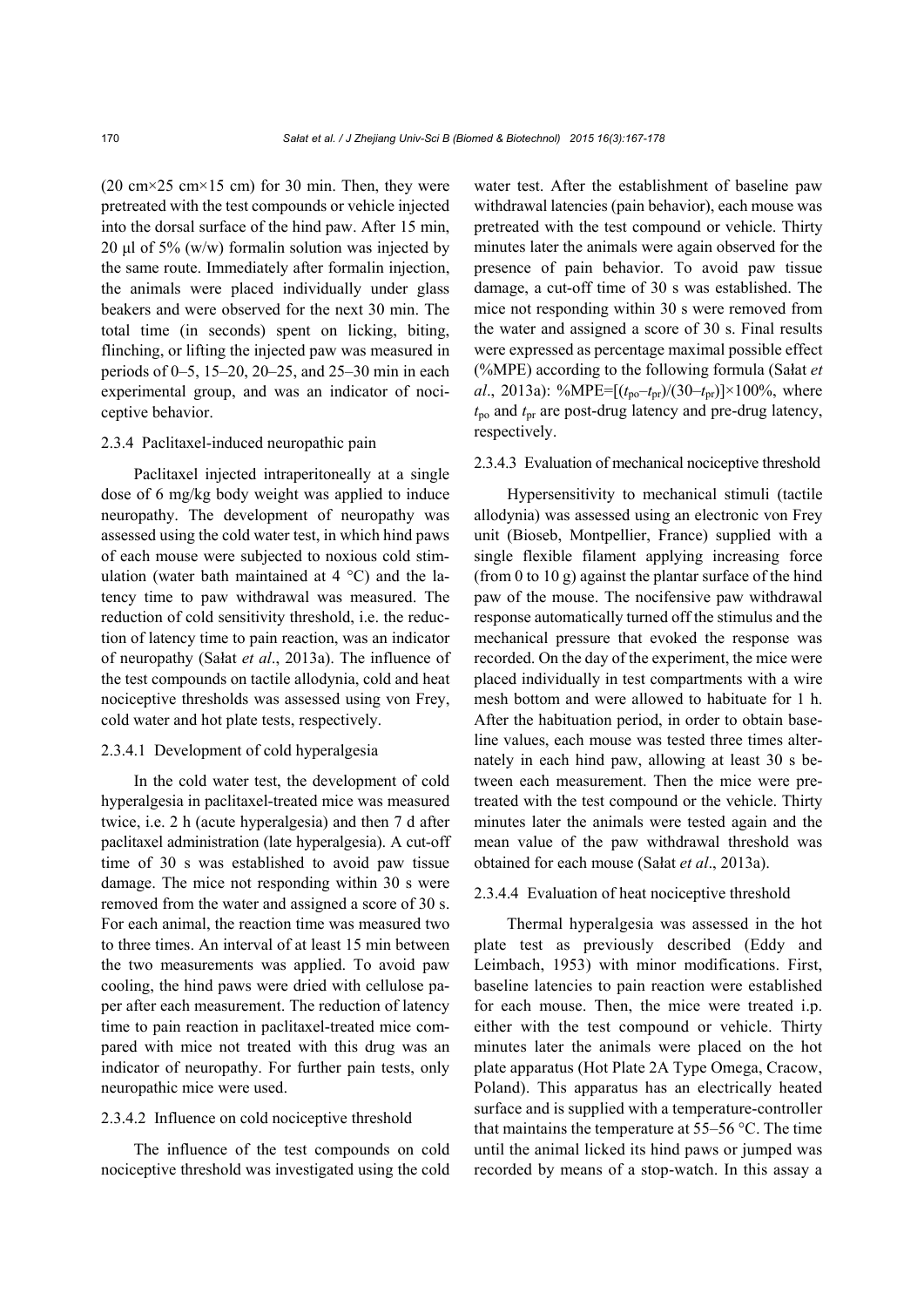cut-off time was established (45 s) to avoid tissue damage, and the mice not responding within 45 s were removed from the apparatus and assigned a score of 45 s.

2.3.5 Evaluation of motor impairing properties in paclitaxel-treated mice (rotarod test)

The rotarod test was performed according to the method recently described by Salat *et al.* (2012a). Briefly, before drug testing the mice were trained for three consecutive days on the rotarod apparatus (May Commat RR0711, Turkey; rod diameter: 2 cm) rotating at a constant speed of 18 r/min. During each training session, the animals were placed on a rotating rod for 3 min with an unlimited number of trials. Drug testing was conducted at least 24 h after the final training trial. On the test day, 30 min before the rotarod test the mice were pretreated i.p. with the test compound or vehicle. Then, the animals were tested on the rotarod apparatus revolving at 6, 18, or 24 r/min. Motor impairments, defined as the inability to remain on the rotating rod for 1 min, were measured at each speed and were expressed as the mean time spent on the apparatus (Salat *et al*., 2012a).

#### **2.4 Data analysis**

Data analysis of the results was provided by GraphPad Prism Software v.5 (San Diego, CA, USA). The numerical results from behavioral tests are expressed as mean±standard error of the mean (SEM). The results were statistically evaluated using Student's *t*-test or one-way analysis of variance (ANOVA), followed by Dunnett's or Tukey's post hoc comparisons to compare the results obtained in drug-treated and control groups. Repeated measures of ANOVA followed by Bonferroni post hoc comparison were applied for the statistical evaluation of time-courses of the development of cold hyperalgesia. In every case *P*<0.05 was considered statistically significant.

#### **3 Results**

# **3.1 Antinociceptive activity of TRP channel antagonists in the capsaicin test**

In the capsaicin test, the mean duration of the licking response in vehicle-treated mice was (49±5.7) s. Neither A-967079 nor AMTB at any concentration tested showed the antinociceptive activity. In contrast

to this, the two antagonists of TRPV1 channels, capsazepine and SB-366791 (both tested at 4  $\mu$ g/20  $\mu$ l, 8  $\mu$ g/20  $\mu$ l, and 16  $\mu$ g/20  $\mu$ l), showed the antinociceptive activity, reducing the duration of the licking response as compared with the vehicle-treated mice (Fig. 1). The effects of both these compounds were concentration-dependent. A statistically significant antinociceptive effect was shown for 8 µg of SB-366791 (36.5%, *P*<0.01 vs. vehicle-treated mice), 16 µg of SB-366791 (49.7%, *P*<0.001 vs. vehicletreated mice), and for all concentrations of capsazepine (31.9%, *P*<0.05 for 4 µg; 51.4%, *P*<0.01 for 8 µg; and  $64.0\%$ ,  $P<0.001$  for 16  $\mu$ g). The comparison of the antinociceptive efficacies of the same doses of SB-366791 and capsazeine showed that these differences were not statistically significant.



**Fig. 1 Influence of TRP channel antagonists (each applied at 4 µg/20 µl, 8 µg/20 µl, and 16 µg/20 µl) on the duration of the nociceptive response in the capsaicin test** Test compounds were administered into the dorsal surface of the hind paw of a mouse 15 min before capsaicin. The results were statistically analyzed using one-way analysis of variance (ANOVA), followed by Dunnett's post hoc comparison: SB-366791, *F*[3, 27]=7.489, *P*<0.001; capsazepine, *F*[3, 26]=11.08, *P*<0.0001; A-967079, *F*[3, 28]=0.6222, *P*>0.05; AMTB, *F*[3, 28]=0.3746, *P*>0.05. Results were compared to those of vehicle-treated mice:  $*$  *P*<0.05;

# **3.2 Antinociceptive activity of TRP channel antagonists in the AITC test**

In control animals, the mean duration of AITCinduced nocifensive response was  $(113\pm18.2)$  s. SB-366791, capsazepine, or AMTB did not attenuate the pain reaction induced by AITC. Only A-967079 showed antinociceptive activity in this test, reducing the duration of the nocifensive response by 30%– 43.8% (vs. control mice). This effect was statistically significant only for  $16 \mu g/20 \mu l$  ( $P < 0.05$ ; Fig. 2).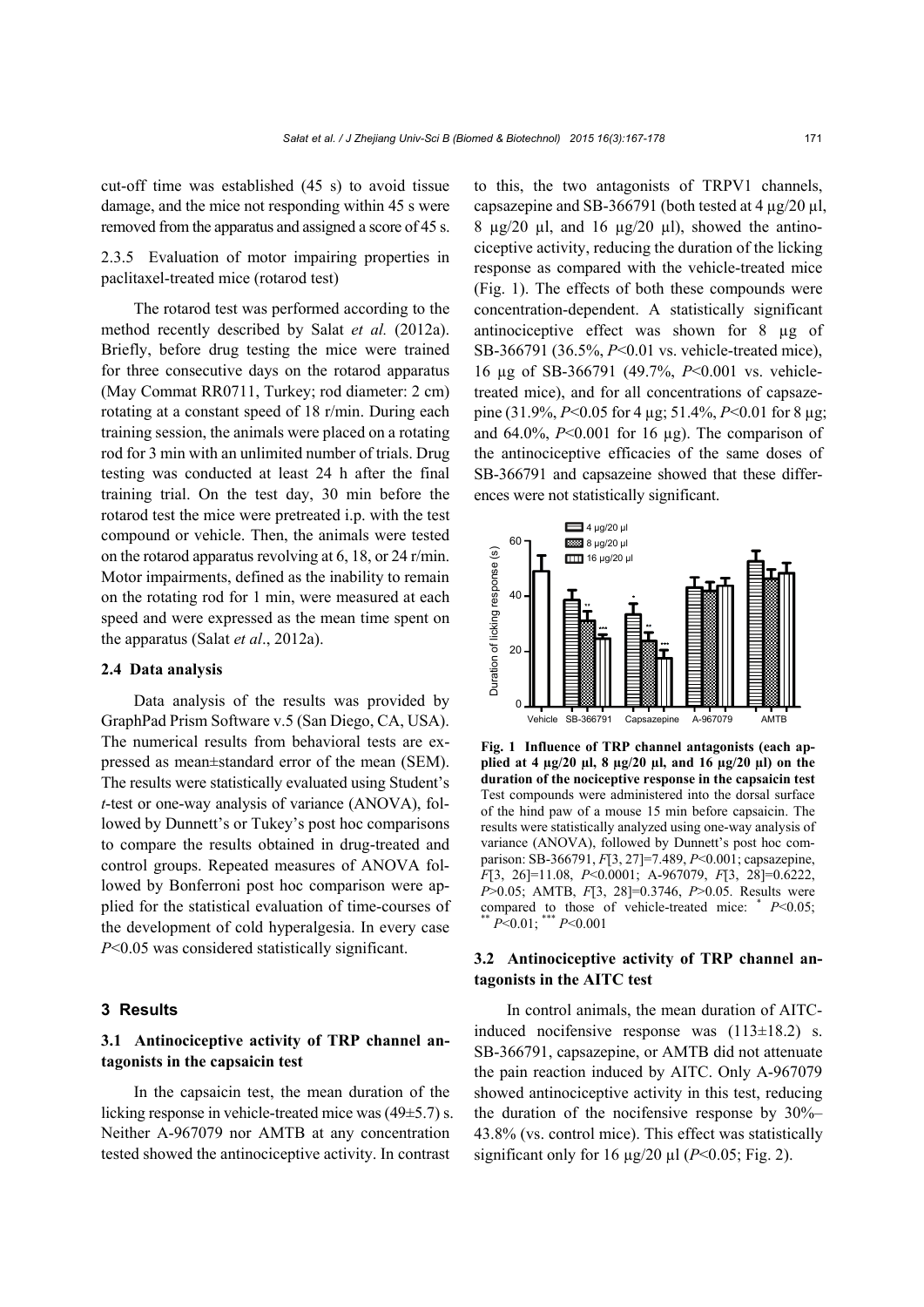

**Fig. 2 Influence of SB-366791, capsazepine, A-967079, and AMTB on the duration of the nocifensive response in the AITC test** 

Test compounds were administered into the dorsal surface of the hind paw of a mouse 15 min before AITC. The results were statistically analyzed using one-way ANOVA, followed by Dunnett's post hoc comparison: SB-366791, *F*[3, 28]=0.1481, *P*>0.05; capsazepine, *F*[3, 28]=0.3393, *P*>0.05; A-967079, *F*[3, 28]=2.845, *P*>0.05; AMTB, *F*[3, 27]= 0.1008, *P*>0.05. Results were compared to those of vehicle-

# **3.3 Antinociceptive activity of TRP channel antagonists in the formalin test**

In the early (neurogenic) phase of the test (0– 5 min) only A-967079 showed antinociceptive activity (53.9% vs. control animals; statistically significant at *P*<0.001). The other TRP channel antagonists tested did not have antinociceptive properties either in the early or in the late phase of the formalin test (Fig. 3).



**Fig. 3 Time-course of the influence of SB-366791, capsazepine, A-967079, and AMTB (each applied at 16 µg/20 µl) on the duration of the nocifensive response assessed in the formalin test** 

Test compounds were injected into the dorsal surface of the right hind paw of a mouse 15 min before formalin. The results were statistically analyzed using repeated measures ANOVA, followed by Bonferroni post hoc comparison: drug effect, *F*[4, 105]=4.75, *P*<0.01; time effect, *F*[3, 105]= 59.06, *P*<0.0001; interaction, *F*[12, 105]=2.83, *P*<0.01. Results were compared to those of vehicle-treated mice at

# **3.4 Antinociceptive activity of TRP channel antagonists in paclitaxel-induced neuropathic pain**

#### 3.4.1 Development of cold hyperalgesia

In the vehicle-treated mice, the mean latency time to pain reaction measured in the cold water test was (15.3±2.2) s. Two hours later in control mice not treated with paclitaxel, the mean latency time to pain reaction was  $(16.1\pm1.6)$  s  $(P>0.05$  vs. latency time 2 h earlier). In contrast to this, a statistically significant reduction of pain sensitivity threshold was observed in the paclitaxel-treated group (Fig. 4). At this time point in paclitaxel-treated animals, the mean latency time to pain reaction was  $(5.1\pm0.7)$  s  $(P<0.001$  vs. latency before paclitaxel administration). Since this effect was even more pronounced 7 d after paclitaxel injection  $((2.8\pm0.4)$  s;  $P<0.001$  vs. latency time before paclitaxel injection), the influence of the test compounds on thermal (cold and heat) and mechanical nociceptive threshold was assessed 7 d after paclitaxel injection.



**Fig. 4 Development of hyperalgesia in response to cold stimulus (water at 4 °C) in paclitaxel-treated mice compared with mice not treated with paclitaxel** 

The results were statistically analyzed using repeated measures ANOVA, followed by Bonferroni post hoc test: drug effect, *F*[1, 202]=61.26, *P*<0.0001; time effect, *F*[2, 202]=6.22, *P*<0.01; interaction, *F*[2, 202]=13.32, *P*<0.0001. Cremophor EL used as a solubiliser to prepare paclitaxel solution had no effect on animals' pain sensitivity threshold, and there was only a marginal difference in pain reactivity between these animals and animals of the control group, so the data obtained for cremophor EL-treated mice were pooled

3.4.2 Influence of TRP channel antagonists on cold nociceptive threshold

In the cold water test in paclitaxel-treated mice only AMTB elevated the nociceptive threshold. For this compound %MPE value was 31% (significant at *P*<0.05). Neither capsazepine nor HC-030031 showed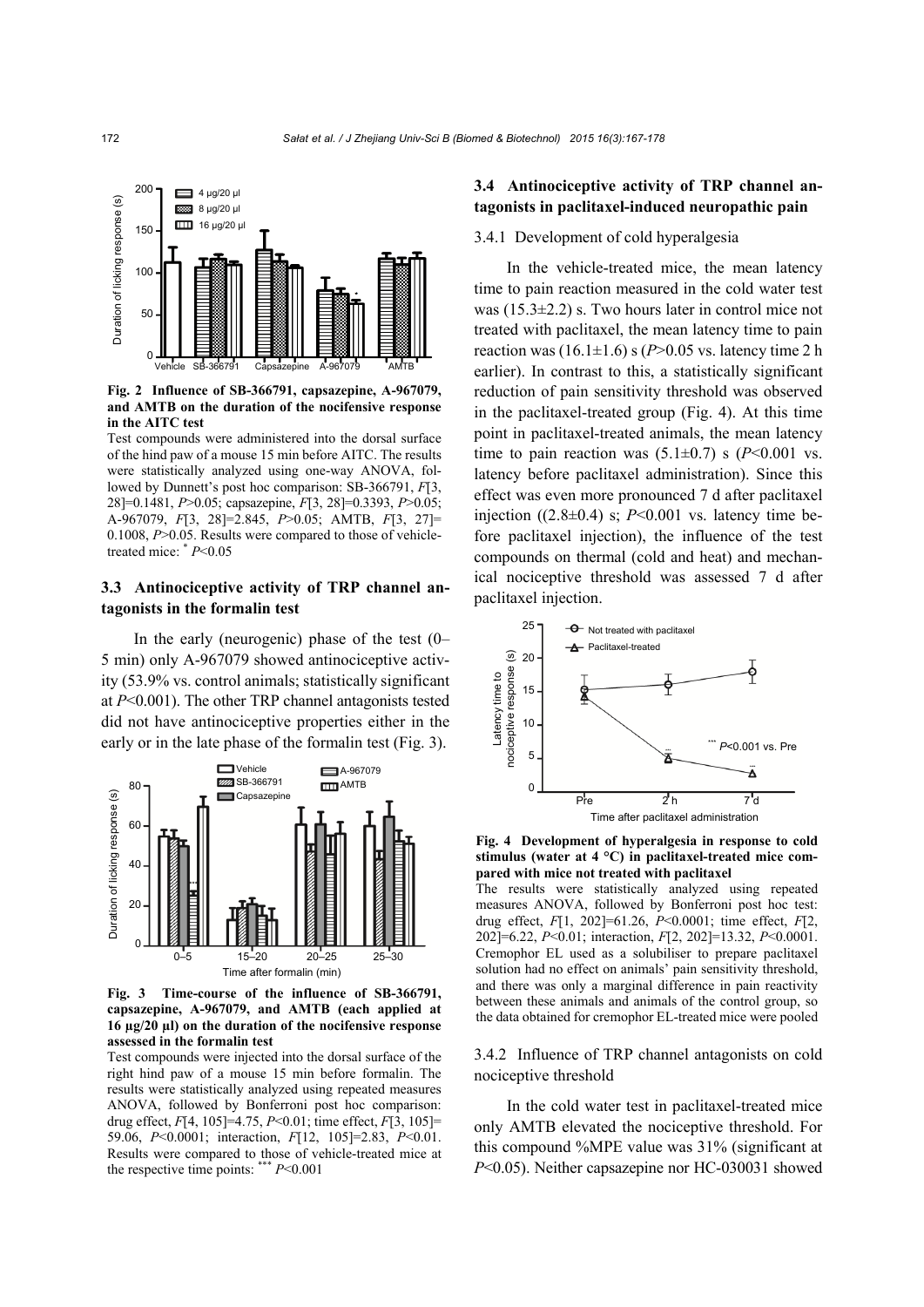antihyperalgesic activity in this test. The %MPE values obtained for these compounds were 3.2% and 2.4%, respectively (Fig. 5a).

3.4.3 Influence of TRP channel antagonists on tactile allodynia

In the von Frey test in control mice not treated with paclitaxel, the mean paw withdrawal threshold in response to mechanical stimulation was  $(3.0\pm0.2)$  g. In paclitaxel-treated mice, a statistically significant reduction of pain reactivity threshold was observed (47% vs. non-treated mice, *P*<0.001). Capsazepine had no effect on mechanical nociceptive threshold, whereas HC-030031 and AMTB elevated it by 62% (*P*<0.001) and 51% (*P*<0.01), respectively (Fig. 5b).

3.4.4 Influence of TRP channel antagonists on heat hyperalgesia

In the hot plate test in mice not treated with paclitaxel, the mean latency time to pain reaction was  $(12.8\pm0.8)$  s. The treatment with paclitaxel reduced the latency time to pain reaction to  $(8.9\pm0.5)$  s (*P*<0.001 vs. non-treated subjects). In the hot plate test, none of the test compounds attenuated heat hyperalgesia in neuropathic mice. In capsazepinetreated mice, as well as in mice treated with HC-030031 or AMTB, a significant reduction of latency time to pain reaction was observed (64%, 81%, and 63%, respectively; *P*<0.001 vs. baseline values obtained for paclitaxel-treated mice; Fig. 5c).

# **3.5 Influence of TRP channel antagonists on motor performance**

In the rotarod test, the influence of intraperitoneally administered TRP channel antagonists (capsazepine (40 mg/kg body weight), HC-30031 (25 mg/kg body weight), and AMTB (25 mg/kg body weight)) on motor coordination of neuropathic mice was measured 7 d after paclitaxel administration. None of the test compounds induced motor impairments in paclitaxeltreated animals either at 6 r/min (*F*[3, 31]=0.6674, *P*>0.05), 18 r/min (*F*[3, 31]=0.8201, *P*>0.05), or 24 r/min (*F*[3, 31]=0.6256, *P*>0.05).

# **4 Discussion**

The results of this *in vivo* study confirmed the involvement of the 'thermosensitive' TRP channels,



**Fig. 5 Effect of intraperitoneally administered test compounds (capsazepine (40 mg/kg), HC-030031 (25 mg/kg), and AMTB (25 mg/kg)) on pain sensitivity threshold in paclitaxel-treated neuropathic mice assessed 7 d after paclitaxel (PACLI) injection** 

(a) Antihyperalgesic activity in the cold water test. Results are shown as %MPE. Statistical analysis: paired Student's *t*-test,  $* P<0.05$  (vs. baseline values). (b) Effect of the test compounds on tactile allodynia measured using von Frey test. Statistical analysis: one-way ANOVA, followed by Tukey's post hoc comparison; *F*[4, 73]=26.67, *P*<0.0001. Result significance vs. control mice not treated with paclitaxel: \*\*\* *P*<0.0001; result significance vs. baseline values obtained for paclitaxel-treated mice:  $H P < 0.01$ ,  $H H P < 0.001$ . (c) Antihyperalgesic activity in the hot plate test. Statistical analysis: one-way ANOVA, followed by Tukey's post hoc comparison; *F*[4, 73]=35.04, *P*<0.0001. Results significance vs. control mice not treated with paclitaxel: \*\*\*  $P<0.001$ ; result significance vs. baseline values obtained for paclitaxel-treated mice: \*\*\*  $P<0.001$ 

TRPV1, TRPA1, and TRPM8 in nociception induced by selected chemical, thermal (heat and cold), and mechanical stimuli. Antagonists of these channels investigated in the present research proved their ability to attenuate nocifensive responses in behavioral models of acute (neurogenic) pain and chronic (neuropathic) pain in mice. This finding suggests that antagonists of TRP channels could be potential novel analgesics used in acute and neuropathic pain. It is,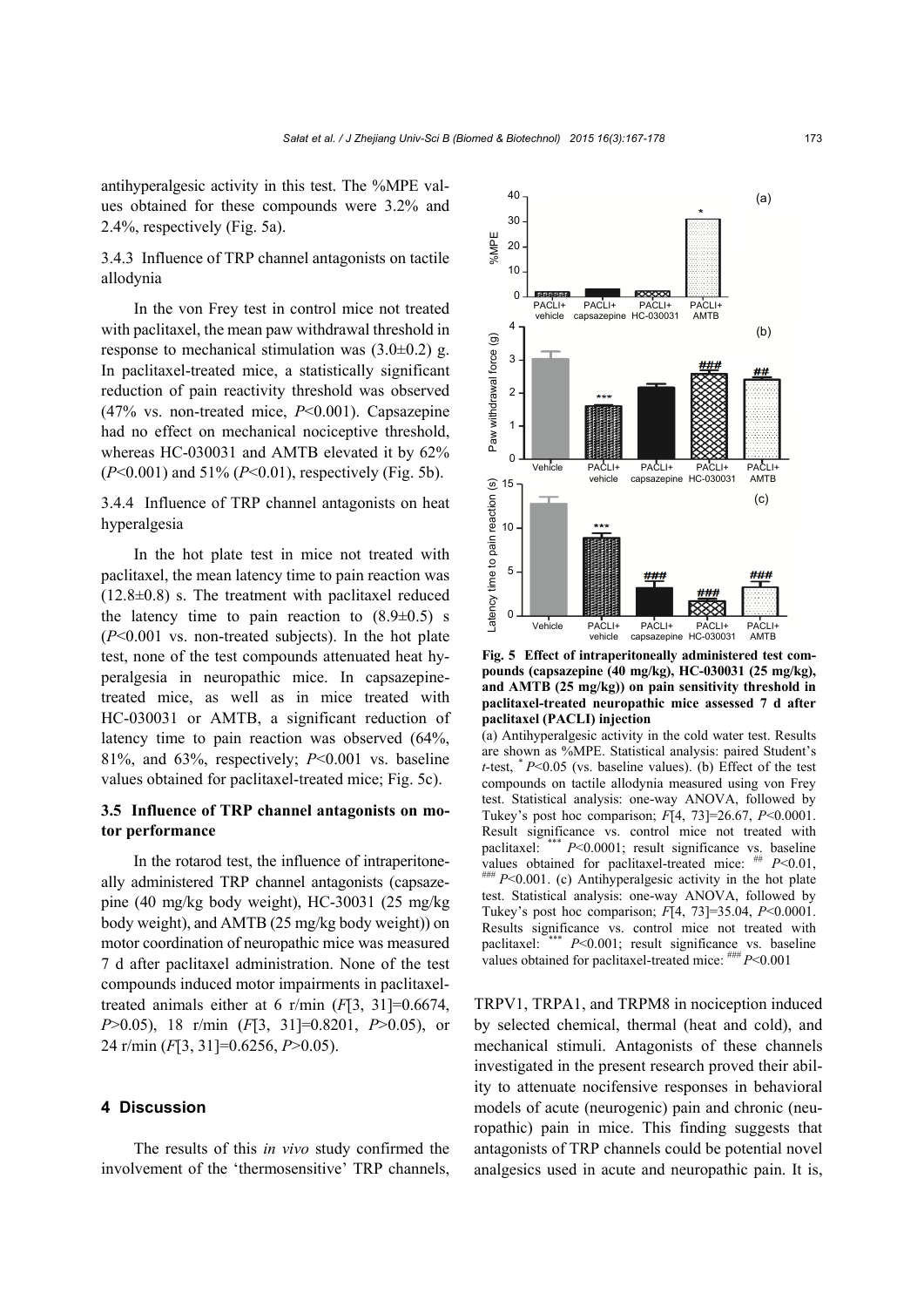however, worth noting that their antinociceptive efficacy was strongly dependent on the kind of nociceptive stimulation applied.

To assess the role of TRP channels in nociception related to neurogenic inflammation (capsaicin test, AITC test, the first phase of the formalin test), the antagonists of TRPV1, TRPA1, and TRPM8 were administered into the dorsal surface of the hind paw to test their antinociceptive activity directly at the site of their application. An intraperitoneal route of administration was used in the paclitaxel-induced neuropathic pain to evaluate antiallodynic and antihyperalgesic properties of TRP channel antagonists in neuropathy caused by this antineoplastic agent.

In rodents neurogenic inflammation can be elicited by a variety of chemical stimulants, including AITC, capsaicin, or formalin. Although the behavioral symptoms of this phenomenon (edema of the injected paw and pain which induces licking or biting responses) are similar regardless of the kind of chemical used, it is assumed that these three substances have distinct mechanisms of action. Capsaicin is an agonist of TRPV1 channels, AITC selectively stimulates TRPA1 channels (Lopes *et al*., 2013; Sałat *et al*., 2013b), whereas formalin not only stimulates TRPA1 channels (McNamara *et al*., 2007) but it has also other pronociceptive mechanisms (Coste *et al*., 2012).

We have found that only the treatment with the TRPV1 antagonists, capsazepine and SB-366791, effectively attenuates capsaicin-induced nociception. This finding is in line with previous studies showing that mice lacking TRPV1 channels demonstrate a reduced nociceptive response to capsaicin, while they have normal reaction to other painful stimuli (Bandell *et al*., 2004). In rodents the administration of capsaicin into the dorsal surface of the hind paw determines hyperalgesia in response to thermal and mechanical stimuli (Callsen *et al*., 2008; O'Neill *et al*., 2012). This effect is due to TRPV1 stimulation, but capsaicin can also increase oxidative stress, reduce intracellular glutathione levels (Westlund *et al*., 2010), and inhibit TASK-1, TASK-3, and TRESK two-pore domain potassium channels (Beltrán *et al*., 2013). These different mechanisms of capsaicin's action can at least in part explain the results of this present study, in which we demonstrated that a non-selective and competitive antagonist of TRPV1, capsazepine (Santos and Calixto, 1997; Lopes *et al*., 2013), attenuated pain symptoms of neurogenic inflammation elicited by capsaicin more effectively than SB-366791, a selective TRPV1 channel antagonist. Although these differences in efficacy of the two compounds were not statistically significant, they might suggest that capsaicininduced alterations underlying the development of neurogenic inflammation not only depend on the stimulation of TRPV1, but also involve other signaling pathways. For capsazepine, additional mechanisms of action have been demonstrated. *In vitro* this compound inhibits potassium, calcium, and sodium channels (Docherty *et al*., 1997), and it acts as an antagonist of nicotinic receptors (Ray *et al*., 2003). It also decreases the expression of nitric oxide synthase in lipopolysaccharide-stimulated macrophages (Oh *et al*., 2001), and is able to abolish the inhibitory effect of capsaicin on endogenous opioid peptide binding to μ and κ receptors (Islam, 2011). In our research, the antinociceptive effect of capsazepine was shown after its local administration, which proved a peripheral antinociceptive activity observed at the injection site. Previously we also demonstrated that capsazepine exerted antinociceptive activity after systemic administration (Salat *et al*., 2012b). These 'off-target' effects of capsazepine may be in part the basis for the variations in potency seen for capsazepine and SB-366791. On the other hand, one must be cautious about over-interpreting the results on relative potency of these two drugs since only three concentrations were compared in this present study. Differences in bioavailability and/or differential clearance of the TRP channel antagonists should rather be excluded as determinants of the relative potency in the capsaicin test in view of the local application of the drugs used.

In mice the administration of AITC into the dorsal surface of the hind paw evokes neurogenic inflammation with paw edema formation, significant hyperalgesia and allodynia. AITC is an activator of TRPA1 channels (Ren and Dubner, 1999; Bautista *et al*., 2005; Merrill *et al*., 2008; Sandkühler, 2009). It causes a rapid nociceptive response in experimental animals. This can explain the fact that in the present study the attenuation of AITC-induced neurogenic pain was demonstrated only for a TRPA1 antagonist, A-967079, but not for TRPV1 or TRPM8 antagonists.

A formalin model of tonic pain assumes a biphasic nociceptive response of animals. The first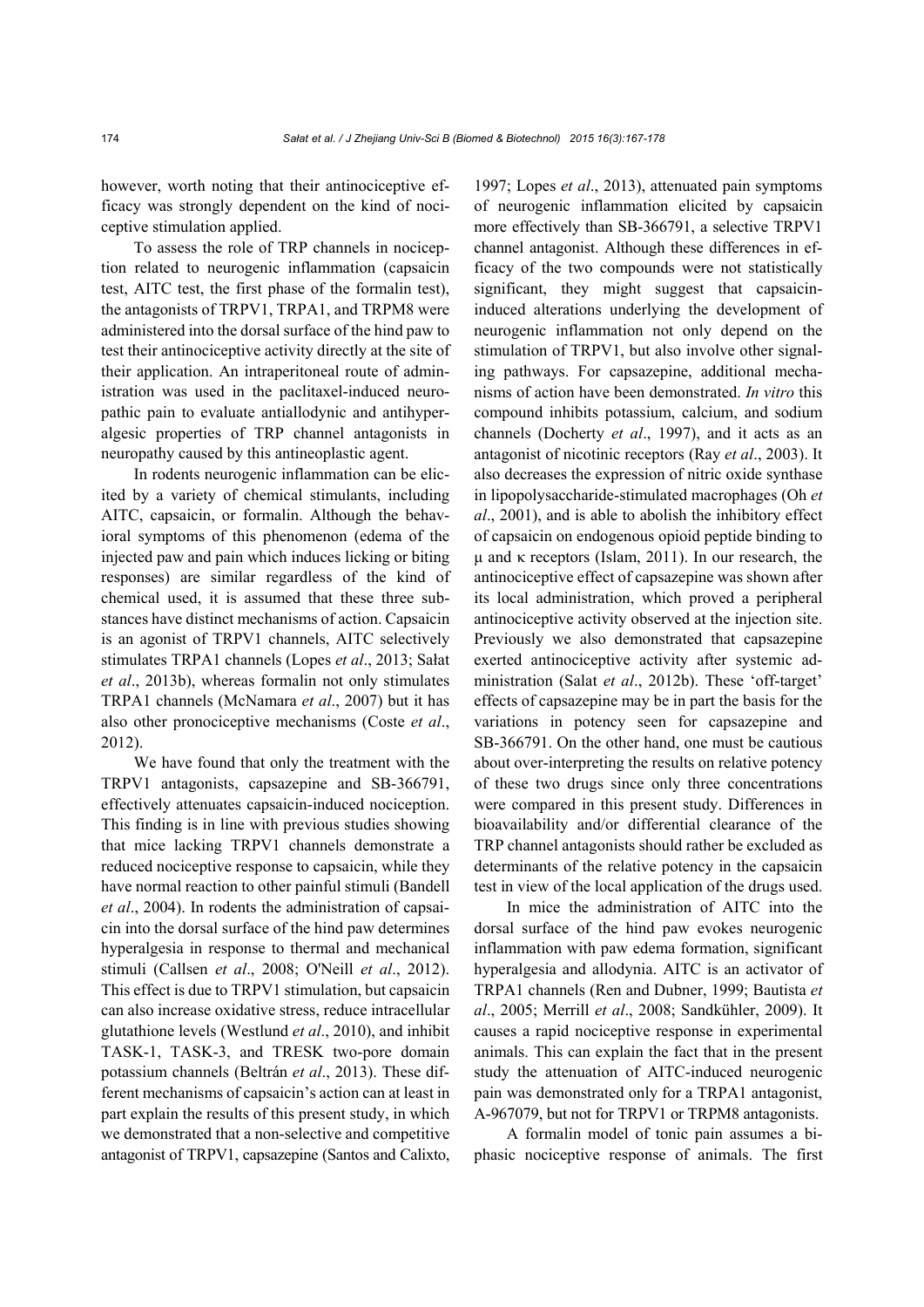phase of the test is directly associated with the stimulation of nociceptors and the development of neurogenic inflammation. The second phase is dependent on peripheral inflammation and central sensitization of pain (Laughlin *et al*., 2002). Based on the dependence of the first phase responses on the stimulation of TRP-expressing peripheral nerve endings, the effect of TRP channel antagonists was assessed in the formalin model. In the first phase of this test, only A-967079 reduced neurogenic pain, while other test compounds were not effective. None of the TRP channel antagonists was effective in the late phase. The effectiveness of A-967079 in the neurogenic phase of pain caused by formalin is in line with previous studies by McNamara *et al*. (2007) who showed that another TRPA1 antagonist, HC-030031, attenuated pain responses in both the early and the late phases of the formalin test. Although Santos and Calixto (1997) demonstrated the antinociceptive activity of intradermal capsazepine in the formalin test, this compound was not effective in our study. Their results do not coincide with those obtained in the present work, and this might be explained by methodological differences (lower concentrations of formalin, a different channel antagonist used at a high dose, and its route of administration—intraperitoneal). Indeed, behavioral responses in the formalin assay increase with increasing concentrations of formalin at 2%‒5% (Sawynok and Liu, 2003). This might in part explain the lack of efficacy of SB-366791, capsazepine, and AMTB in our study, in which a relatively high concentration of formalin (5%) was used. Moreover, it must be emphasized that formalin-induced pain involves numerous mediators, channels, and receptors (Santos and Calixto, 1997; Coste *et al*., 2012), as well as nerve fiber types (Rios *et al*., 2013) and signaling pathways (Coste *et al*., 2012), so a selective inhibition of only one type of TRP channels might be insufficient to obtain effective antinociception. In addition, the local administration of TRP channel antagonists used in our study, and hence their strictly peripheral, local action might explain the lack of efficacy observed in the second phase of the test during which central sensitization of pain plays a pivotal role.

In rodents paclitaxel induces painful peripheral neuropathy with hypersensitivity to touch and cold. There are conflicting data regarding the development of heat hyperalgesia in this pain model (Bennett, 2010; Pascual *et al*., 2010; Xiao *et al*., 2012) and it is thought that the symptoms observed strongly depend on the strain, as well as different methodology used in each laboratory (Pascual *et al*., 2010). In order to exclude potential false positive results of pain tests, we evaluated the impact of TRP channel antagonists on motor coordination before the assessment of the their antinociceptive activity. No motor deficits were observed in the rotarod test. This indicated that the activity observed in pain tests was not due to neuromuscular blockade.

The onset of sensory symptoms after a single injection of paclitaxel appears within a few hours after its administration and is transient (until 24 h after paclitaxel administration). Full hypersensitivity is usually observed 7–14 d after a single injection of paclitaxel (Andoh *et al*., 2013; Rigo *et al*., 2013). We have shown that TRPM8 is involved in cold hyperalgesia in mice treated with paclitaxel. In the present study, acute hyperalgesia (2 h after paclitaxel injection) was not due to the influence of the solvent, as animals treated with the solvent that was used for paclitaxel preparation had reaction latency similar to that of vehicle-treated non-neuropathic mice.

Pain tests were conducted when hypersensitivity was sustained on Day 7 after paclitaxel injection. AMTB, a TRPM8 antagonist, efficaciously attenuated pain in response to low temperature. Neither HC-030031 nor capsazepine proved to be effective in the cold water test. The involvement of TRPA1 channels in the development of cold hyperalgesia in response to paclitaxel was shown previously either using genetic blockade (knockout  $TRPA1^{-/-}$  animals), or TRPA1 antagonists (Chen *et al*., 2011; Materazzi *et al*., 2012; Zhao *et al*., 2012). In our work, this mechanism has not been confirmed, but our results are consistent with those presented by Bautista *et al.* (2006).

It is assumed that TRPA1 acts as an integrator of numerous endogenous and exogenous chemical and mechanical stimuli (Kerstein *et al*., 2009). HC-030031, a TRPA1 antagonist, attenuates mechanical hypersensitivity in some models of chronic inflammatory and neuropathic pain (complete Freund's adjuvant and spinal nerve ligation models) (Eid *et al*., 2008). In our study we found a significant reduction of mechanical nociceptive threshold in paclitaxel-treated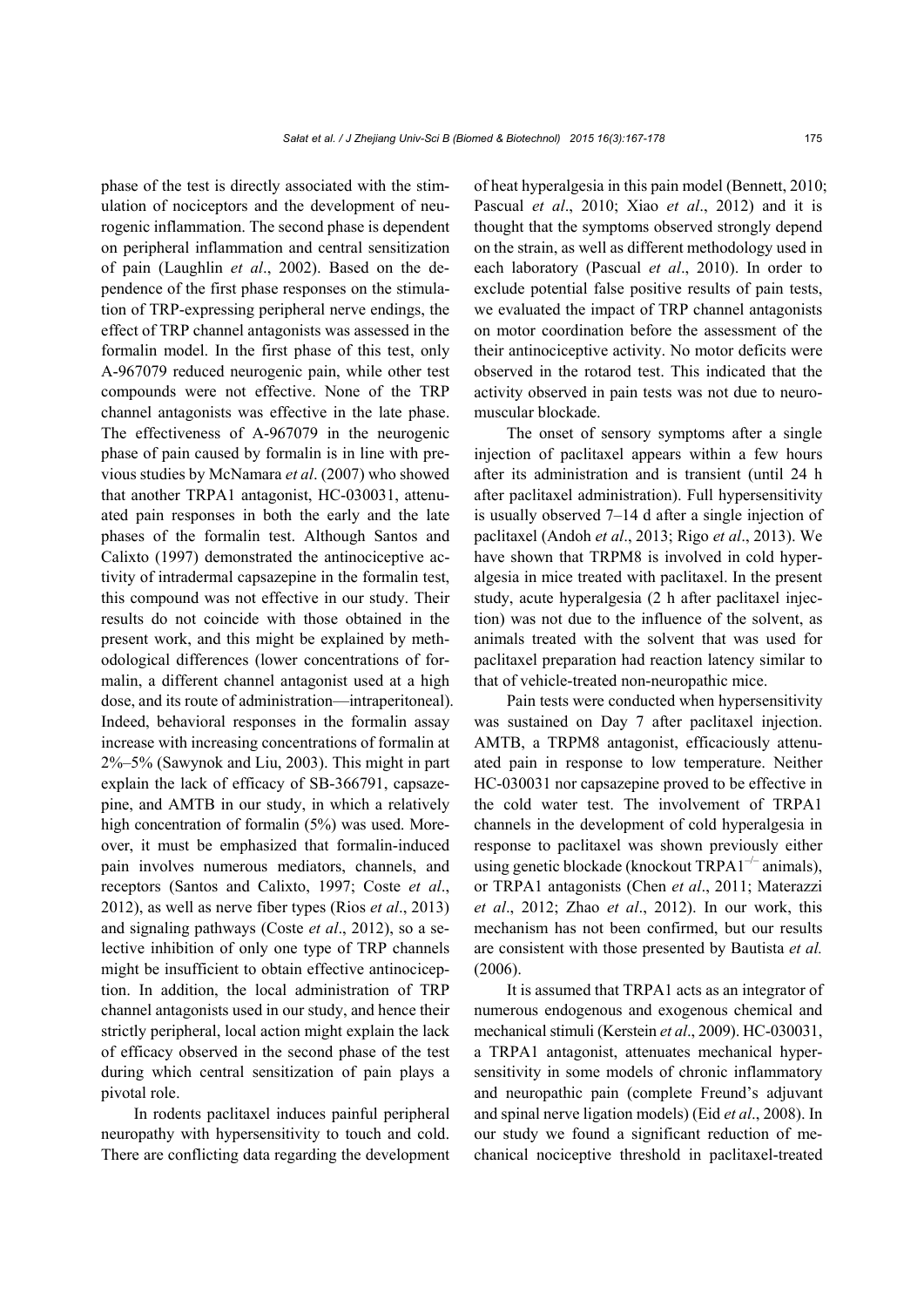mice compared to non-treated littermates. Tactile allodynia was alleviated by the administration of HC-030031, as well as AMTB. This suggests that both TRPA1 and TRPM8 are responsible for the increased pain sensitivity in response to mechanical stimulation in paclitaxel-treated mice. In contrast to this, we did not demonstrate the antiallodynic activity of capsazepine in the von Frey test and this finding remains in agreement with reports of other authors (Chen *et al*., 2011). Tactile allodynia is mediated through Aβ-afferent fibers (Pascual *et al*., 2010). This can explain the observed lack of efficacy of capsazepine in the von Frey test, as this agent has no influence on Aβ-fibers. It is also worth noting that species differences of the antiallodynic activity of capsazepine in guinea pigs, mice, and rats were reported by Walker *et al*. (2003). They showed that capsazepine did not reverse chronic pain symptoms and was not able to attenuate mechanical hyperalgesia in mice and rats in contrast to its effectiveness in guinea pigs.

There are reports showing that paclitaxel can evoke heat hyperalgesia in mice (Xiao *et al*., 2012). In line with this, heat hyperalgesia in response to paclitaxel was observed in the present research, but the antinociceptive activity of TRP channel antagonists was not shown. None of the test compounds was able to restore the physiological threshold for thermal sensitivity in the hot plate test. In the case of capsazepine, its aforementioned species-dependent efficacy might at least in part explain the lack of antihyperalgesic properties in the hot plate test. The lack of effects of capsazepine may be also due to either inadequate dose or the temperature used. These issues might be a limitation of the present study. Interestingly, all TRP channel antagonists that were tested lowered thermal nociceptive threshold in this assay. This proalgesic effect is rather unexpected and it requires further research. The temperature applied in the hot plate test likely invokes not only TRPV1 channel but also additional 'thermosensitive' TRP and other ion channels, such as TRPV4 (VRL-2). The use of such a relatively high temperature could and probably has skewed the results with respect to the ability of TRPV1 antagonists to attenuate pain associated with heat stimulation. This issue is also discussed here as a potential limitation/confounding factor in the interpretation of the data obtained in the hot plate test, and indicates that the activity of TRPV2 antagonists should be investigated as a next step of our studies.

In summary, previous reports from both *in vivo* and *in vitro* studies indicated that the 'thermosensitive' TRP channels TRPV1, TRPA1, and TRPM8 might be emerging drug targets for novel analgesic drugs (Sałat *et al*., 2013b). The results of our research performed in mice have demonstrated that the antagonists of these channels might attenuate pain responses related to neurogenic inflammation elicited by capsaicin, AITC, and formalin. In addition, they are able to diminish cold as well as tactile allodynia but not heat hyperalgesia in neuropathic pain induced by paclitaxel. In neuropathic mice, the antinociceptive activity of these compounds is not accompanied by motor impairing properties, so they seem to be very promising lead structures in the search for novel analgesic drugs and pharmacological tools to study mechanisms of nociception.

#### **Compliance with ethics guidelines**

Kinga SAŁAT and Barbara FILIPEK declare that they have no conflict of interest.

All institutional and national guidelines for the care and use of laboratory animals were followed.

#### **References**

- Alessandri-Haber, N., Dina, O.A., Yeh, J.J., *et al*., 2004. Transient receptor potential vanilloid 4 is essential in chemotherapy-induced neuropathic pain in the rat. *J. Neurosci*., **24**(18):4444-4452. [doi:10.1523/JNEUROSCI. 0242-04.2004]
- Andoh, T., Sakamoto, A., Kuraishi, Y., 2013. Effects of xaliproden, a  $5-HT<sub>1A</sub>$  agonist, on mechanical allodynia caused by chemotherapeutic agents in mice. *Eur. J. Pharmacol*., **721**(1-3):231-236. [doi:10.1016/j.ejphar.2013. 09.030]
- Authier, N., Balayssac, D., Marchand, F., *et al*., 2009. Animal models of chemotherapy-evoked painful peripheral neuropathies. *Neurotherapeutics*, **6**(4):620-629. [doi:10.1016/ j.nurt.2009.07.003]
- Bandell, M., Story, G.M., Hwang, S.W., *et al*., 2004. Noxious cold ion channel TRPA1 is activated by pungent compounds and bradykinin. *Neuron*, **41**(6):849-857. [doi:10. 1016/S0896-6273(04)00150-3]
- Bautista, D.M., Movahed, P., Hinman, A., *et al*., 2005. Pungent products from garlic activate the sensory ion channel TRPA1. *PNAS*, **102**(34):12248-12252. [doi:10.1073/pnas. 0505356102]
- Bautista, D.M., Jordt, S.E., Nikai, T., *et al*., 2006. TRPA1 mediates the inflammatory actions of environmental irritants and proalgesic agents. *Cell*, **124**(6):1269-1282.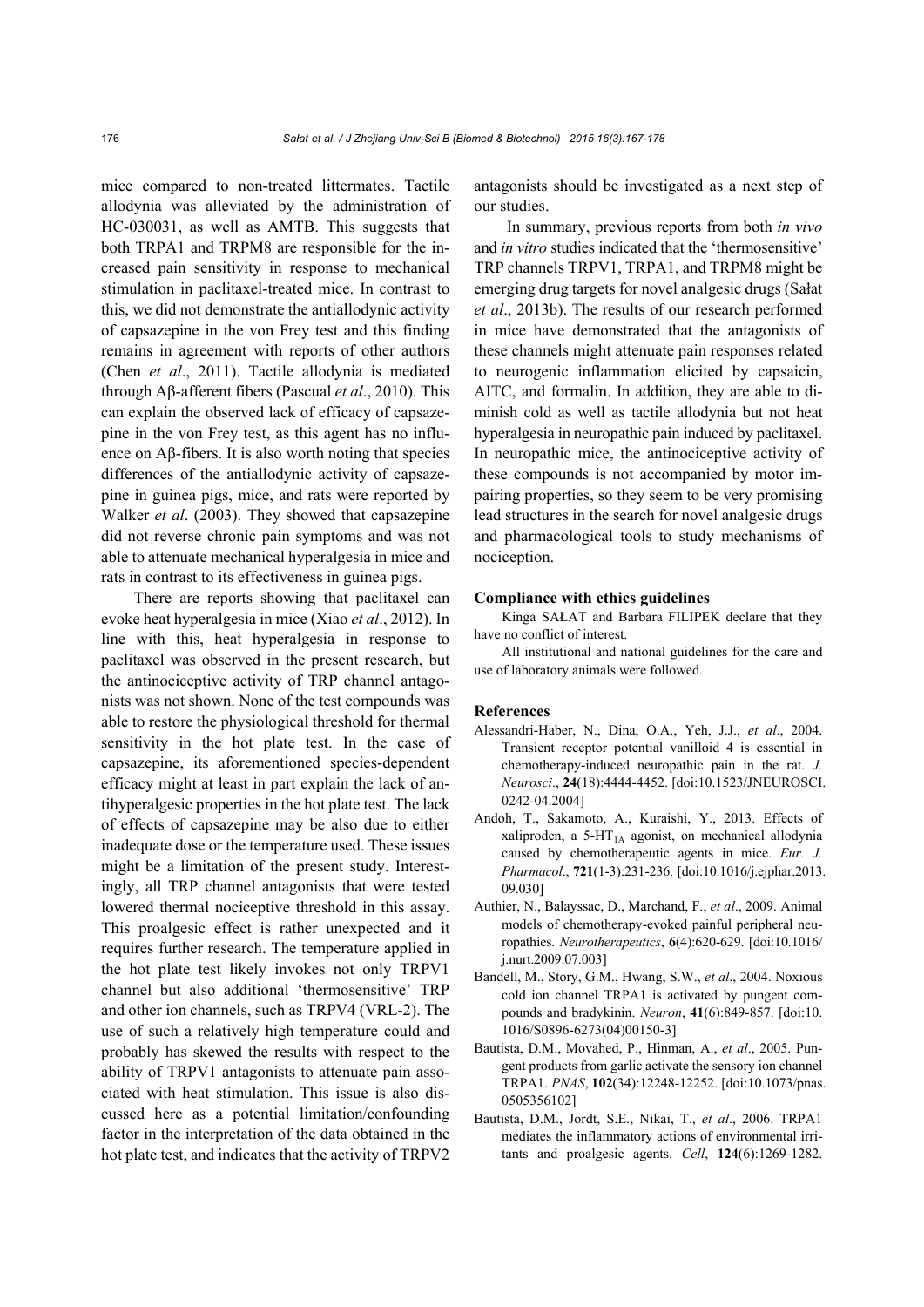[doi:10.1016/j.cell.2006.02.023]

- Beltrán, L.R., Dawid, C., Beltrán, M., *et al*., 2013. The pungent substances piperine, capsaicin, 6-gingerol and polygodial inhibit the human two-pore domain potassium channels TASK-1, TASK-3 and TRESK. *Front. Pharmacol*., **4**:141. [doi:10.3389/fphar.2013.00141]
- Bennett, G.J., 2010. Pathophysiology and animal models of cancer-related painful peripheral neuropathy. *Oncologist*, **15**(Suppl. 2):9-12. [doi:10.1634/theoncologist.2009-S503]
- Brederson, J.D., Kym, P.R., Szallasi, A., 2013. Targeting TRP channels for pain relief. *Eur. J. Pharmacol*., **716**(1-3): 61-76. [doi:10.1016/j.ejphar.2013.03.003]
- Callsen, M.G., Moller, A.T., Sorensen, K., *et al*., 2008. Cold hyposensitivity after topical application of capsaicin in humans. *Exp. Brain Res*., **191**(4):447-452. [doi:10.1007/ s00221-008-1535-1]
- Chen, Y., Yang, C., Wang, Z.J., 2011. Proteinase-activated receptor 2 sensitizes transient receptor potential vanilloid 1, transient receptor potential vanilloid 4, and transient receptor potential ankyrin 1 in paclitaxel-induced neuropathic pain. *Neuroscience*, **193**:440-451. [doi:10.1016/ j.neuroscience.2011.06.085]
- Coste, O., Möser, C.V., Sisignano, M., *et al*., 2012. The p21 activated kinase PAK 5 is involved in formalin-induced nociception through regulation of MAP-kinase signaling and formalin-specific receptors. *Behav. Brain Res*., **234**(1):121-128. [doi:10.1016/j.bbr.2012.06.017]
- Docherty, R.J., Yeats, J.C., Piper, A.S., 1997. Capsazepine block of voltage-activated calcium channels in adult rat dorsal root ganglion neurones in culture. *Br. J. Pharmacol*., **121**(7):1461-1467. [doi:10.1038/sj.bjp.0701272]
- Eddy, N.B., Leimbach, D., 1953. Synthetic analgesics. II. Dithienylbutenyl- and dithienylbutylamines. *J. Pharmacol. Exp. Ther*., **107**(3):385-393.
- Eid, S.R., Crown, E.D., Moore, E.L., *et al*., 2008. HC-030031, a TRPA1 selective antagonist, attenuates inflammatoryand neuropathy-induced mechanical hypersensitivity. *Mol. Pain*, **4**:48. [doi:10.1186/1744-8069-4-48]
- Hara, T., Chiba, T., Abe, K., *et al*., 2013. Effect of paclitaxel on transient receptor potential vanilloid 1 in rat dorsal root ganglion. *Pain*, **154**(6):882-889. [doi:10.1016/j.pain.2013. 02.023]
- Islam, M.S., 2011. Transient Potential Receptor Channels. Advances in Experimental Medicine and Biology. Springer, Berlin, Germany, p.704-720. [doi:10.1007/978- 94-007-0265-3]
- Kerstein, P.C., del Camino, D., Moran, M.M., *et al*., 2009. Pharmacological blockade of TRPA1 inhibits mechanical firing in nociceptors. *Mol. Pain*, **5**:19. [doi:10.1186/1744- 8069-5-19]
- Lashinger, E.S., Steiginga, M.S., Hieble, J.P., *et al*., 2008. AMTB, a TRPM8 channel blocker: evidence in rats for activity in overactive bladder and painful bladder syndrome. *Am. J. Physiol. Renal Physiol*., **295**(3):F803-F810. [doi:10.1152/ajprenal.90269.2008]
- Laughlin, T.M., Tram, K.V., Wilcox, G.L., *et al*., 2002.

Comparison of antiepileptic drugs tiagabine, lamotrigine, and gabapentin in mouse models of acute, prolonged, and chronic nociception. *J. Pharmacol. Exp. Ther*., **302**(3): 1168-1175. [doi:10.1124/jpet.302.3.1168]

- Levine, J.D., Alessandri-Haber, N., 2007. TRP channels: targets for the relief of pain. *Biochim. Biophys. Acta*, **1772**(8):989-1003. [doi:10.1016/j.bbadis.2007.01.008]
- Lopes, S.C., da Silva, A.V., Arruda, B.R., *et al*., 2013. Peripheral antinociceptive action of mangiferin in mouse models of experimental pain: role of endogenous opioids, KATP-channels and adenosine. *Pharmacol. Biochem. Behav*., **110**:19-26. [doi:10.1016/j.pbb.2013.05.016]
- Materazzi, S., Fusi, C., Benemei, S., *et al*., 2012. TRPA1 and TRPV4 mediate paclitaxel-induced peripheral neuropathy in mice via a glutathione-sensitive mechanism. *Pflugers Arch*., **463**(4):561-569. [doi:10.1007/s00424-011-1071-x]
- McNamara, C.R., Mandel-Brehm, J., Bautista, D.M., *et al*., 2007. TRPA1 mediates formalin-induced pain. *PNAS*, **104**(33):13525-13530. [doi:10.1073/pnas.0705924104]
- Merrill, A.W., Cuellar, J.M., Judd, J.H., *et al*., 2008. Effects of TRPA1 agonists mustard oil and cinnamaldehyde on lumbar spinal wide-dynamic range neuronal responses to innocuous and noxious cutaneous stimuli in rats. *J. Neurophysiol*., **99**(2):415-425. [doi:10.1152/jn.00883.2007]
- Nieto, F.R., Cendán, C.M., Sánchez-Fernández, C., *et al*., 2012. Role of sigma-1 receptors in paclitaxel-induced neuropathic pain in mice. *J. Pain*, **13**(11):1107-1121. [doi:10.1016/ j.jpain.2012.08.006]
- Niiyama, Y., Kawamata, T., Yamamoto, J., *et al*., 2009. SB366791, a TRPV1 antagonist, potentiates analgesic effects of systemic morphine in a murine model of bone cancer pain. *Br. J. Anaesthesiol*., **102**(2):251-258. [doi:10. 1093/bja/aen347]
- Oh, G.S., Pae, H.O., Seo, W.G., *et al*., 2001. Capsazepine, a vanilloid receptor antagonist, inhibits the expression of inducible nitric oxide synthase gene in lipopolysaccharidestimulated RAW264.7 macrophages through the inactivation of nuclear transcription factor-kappa B. *Int. Immunopharmacol*., **1**(4):777-784. [doi:10.1016/S1567- 5769(01)00012-1]
- O'Neill, J., Brock, C., Olesen, A.E., *et al*., 2012. Unravelling the mystery of capsaicin: a tool to understand and treat pain. *Pharmacol. Rev*., **64**(4):939-971. [doi:10.1124/pr. 112.006163]
- Pascual, D., Goicoechea, C., Burgos, E., *et al*., 2010. Antinociceptive effect of three common analgesic drugs on peripheral neuropathy induced by paclitaxel in rats. *Pharmacol. Biochem. Behav*., **95**(3):331-337. [doi:10.1016/ j.pbb.2010.02.009]
- Pevida, M., Lastra, A., Hidalgo, A., *et al*., 2013. Spinal CCL2 and microglial activation are involved in paclitaxelevoked cold hyperalgesia. *Brain Res. Bull*., **95**:21-27. [doi:10.1016/j.brainresbull.2013.03.005]
- Ray, A.M., Benham, C.D., Roberts, J.C., *et al*., 2003. Capsazepine protects against neuronal injury caused by oxygen glucose deprivation by inhibiting *Ih*. *J. Neurosci*.,